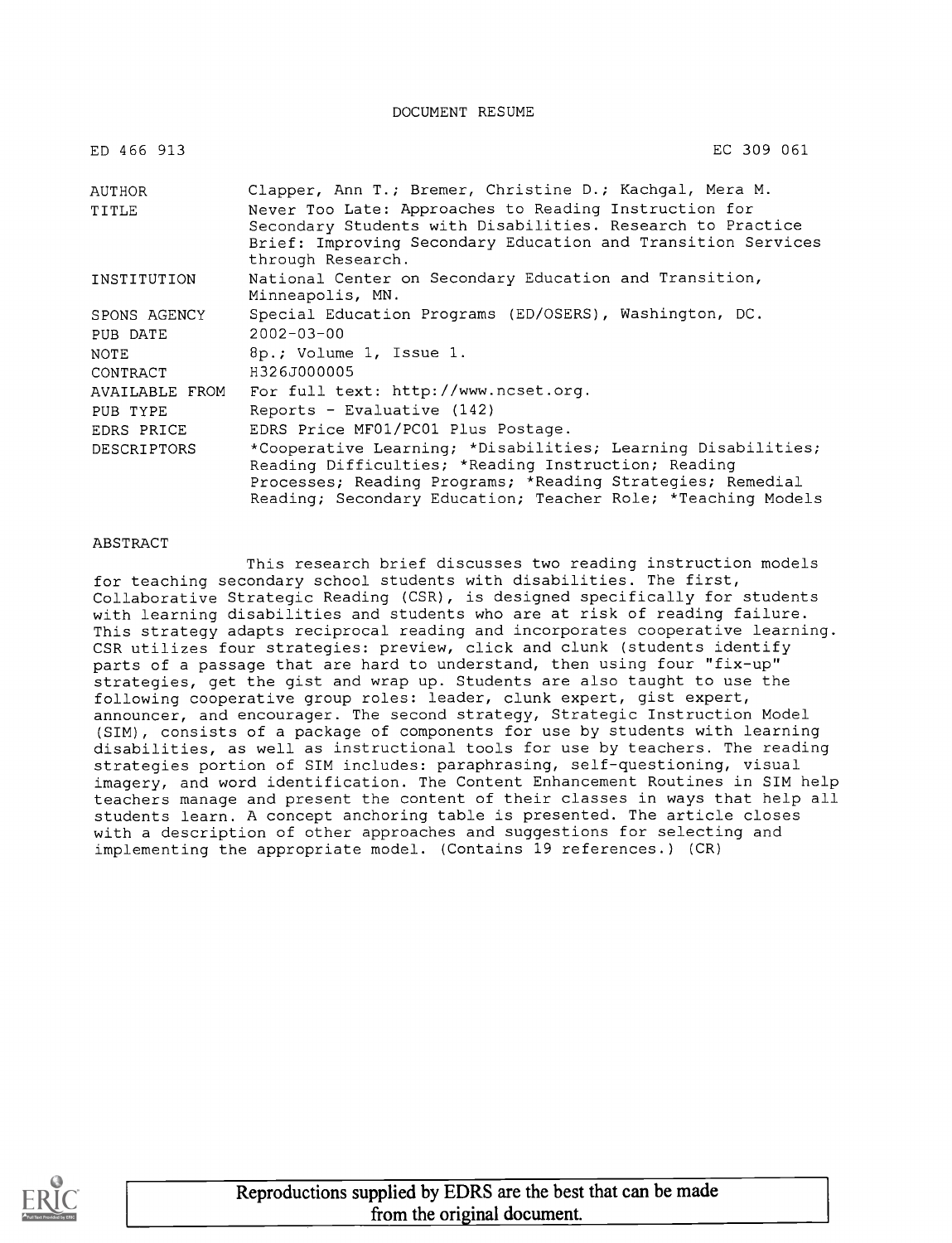#### Never too late: Approaches to Reading Instruction for Secondary Students with Disabilities

Research to Practice Brief: Improving Secondary Education and Transition Services through Research

> March 2002 Vol.1, Issue 1

Ann T. Clapper, Ed.D., Christine D. Bremer, Ph.D., Mera M. Kachgal, M.A.

National Center on Secondary Education and Transition

U.S. DEPARTMENT OF EDUCATION<br>Office of Educational Research and Improvement<br>EDUCATIONAL RESOURCES INFORMATION

- CENTER (ERIC) This document has been reproduced as received from the person or organization originating it.
- Minor changes have been made to improve reproduction quality.
- $\bullet$ Points of view or opinions stated in this document do not necessarily represent official OERI position or policy.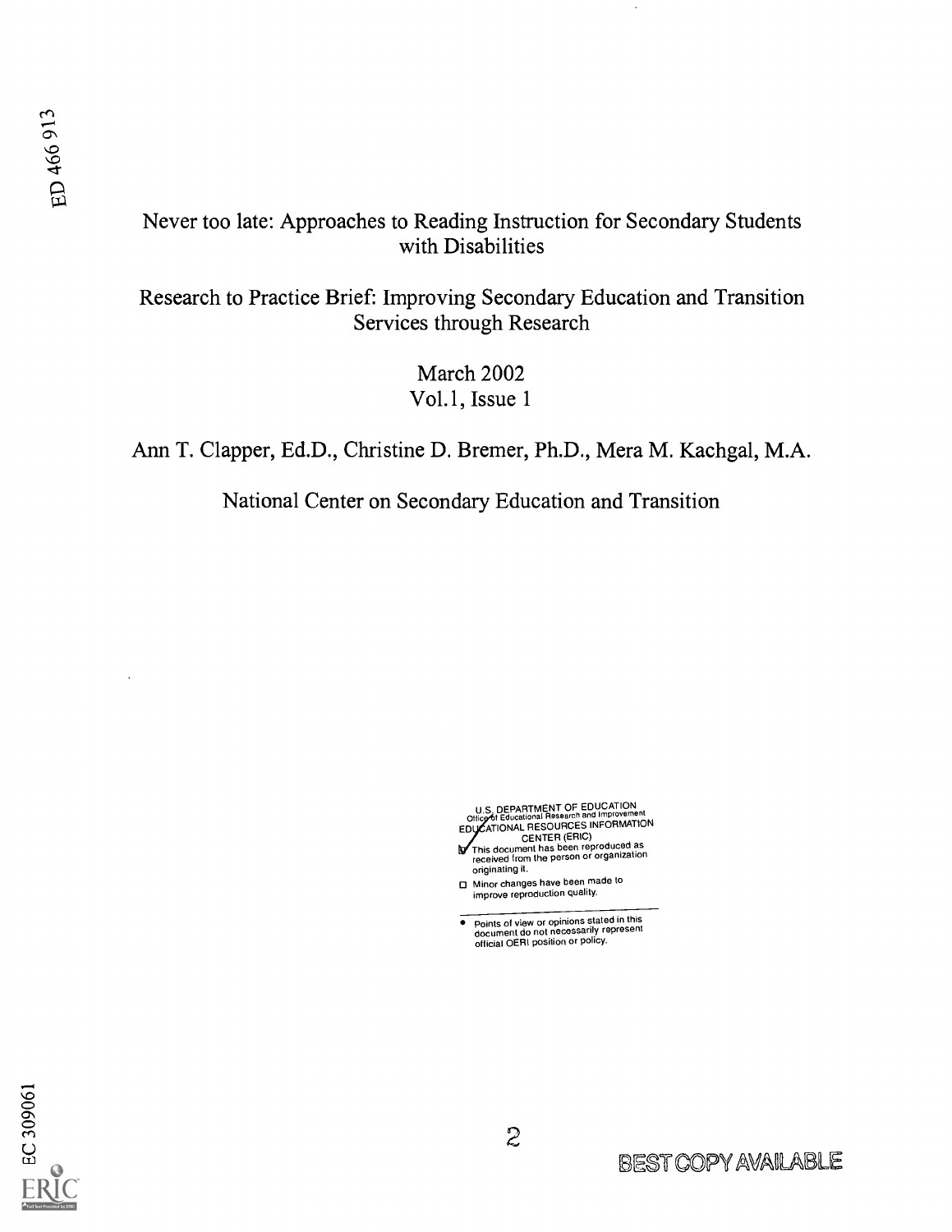# Research to Practice Brief

Improving Secondary Education and Transition Services through Research • March 2002 • Vol. 1 • Issue 1



#### National Center on Secondary Education and Transition

Creating Opportunities for Youth With Disabilities to Achieve Successful Futures

A partnership of

Institute on Community Integration, University of Minnesota, Minneapolis, Minnesota

National Center for the Study of Postsecondary Education Supports (RRTC), University of Hawai'i at Manoa

> TransCen, Inc., Rockville, Maryland

PACER Center, Minneapolis, Minnesota

Institute for Educational Leadership, Center for Workforce Development, Washington, D.C.

National Association of State Directors of Special Education, Alexandria, Virginia

U.S. Department of Education, Office of Special Education Programs, Washington, D.C.

Watch for coming Research to Practice Briefs offering further information about Collaborative Strategic Reading (CSR) and Strategic Instruction Model (SIM).

# Never too Late: Approaches to Reading Instruction for<br>Secondary Students with<br>Disabilities

Ann T. Clapper, Ed.D., Christine D. Bremer, Ph.D., and Mera M. Kachgal, M.A.

#### The Problem

Today, too many children, including students with learning disabilities, do not learn to read proficiently in the primary grades. A recent National Assessment of Educational Progress (NAEP) report indicated that 38% of fourth grade students read below the basic level (Donahue, Voelkl, Campbell, & Mazzeo, 1999), which is defined as "partial mastery of prerequisite knowledge and skills that are fundamental for proficient work at each grade." (National Assessment Governing Board, undated, para. 2). If students do not learn to read at or close to grade level by the end of elementary school, they enter the secondary grades unable to meet the demands of their content area classes (Lyon, 1997).

Policymakers have shown their concern about low levels of academic achievement by promoting and enacting reforms to assure that all students meet high standards in reading, writing, mathematics, and other subject areas. The reauthorization of the Elementary and Secondary Education Act (ESEA) calls for annual testing of reading skills in grades 3-8 and requires that states "hold districts and schools accountable for improving academic achievement" (Bush, 2001, Policy section, para. 2). This national commitment to accountability has been titled the No Child Left Behind Act by the current administration. (Bush, 2001, Title).

## Two Models that Help Secondary Students with Disabilities

If districts and schools are going to be held accountable for improving reading scores, then they must have a clear understanding of the factors that contribute to reading achievement, the needs of their students relative to these factors, and the various approaches that are available to meet students' needs. Peterson, Caverly, Nicholson, O'Neal, and Cusenbary (2000) reviewed the research and related literature on secondary students who have difficulty reading and identified four factors necessary for students to become proficient readers: "(a) the motivation to read, (b) the ability to decode print, (c) the ability to comprehend language, and (d) the ability to transact with text (i.e., to actively seek informa-

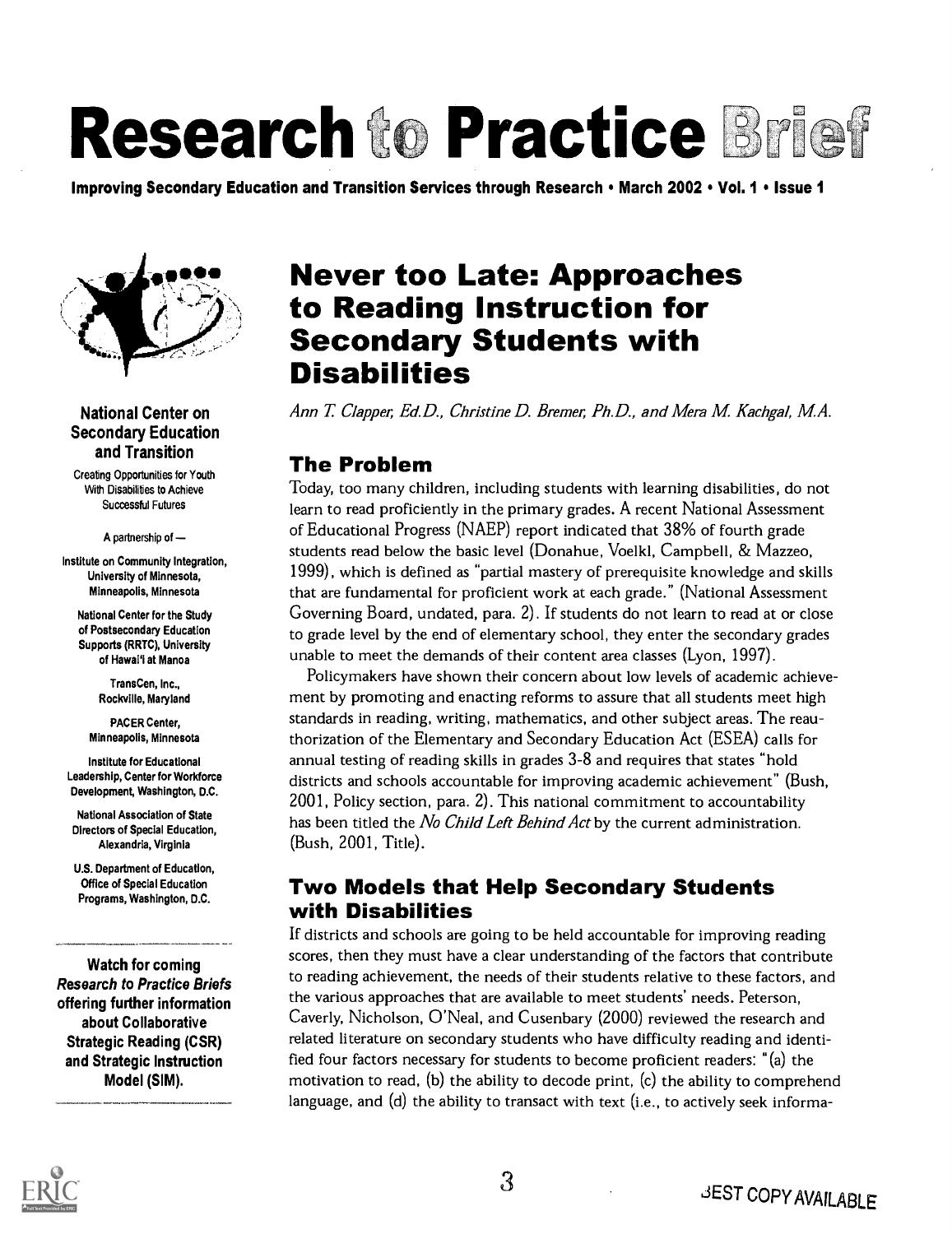tion and make personal responses)"  $(p.14)$ . Two approaches developed to improve the reading skills of secondary students with learning disabilities are Collaborative Strategic Reading (CSR) and Strategic Instruction Model (SIM).

#### Collaborative Strategic Reading (CSR)

CSR (Klingner & Vaughn, 1998) was designed specifically for students with learning disabilities and students who are at risk of reading failure. This strategy adapts reciprocal reading (Palincsar & Brown, 1984) and incorporates cooperative learning (Johnson & Johnson, 1989). CSR utilizes four strategies -

- 1. Preview (students brainstorm about the topic and predict what will be learned; occurs before reading);
- 2. Click and Clunk (students identify parts of a passage that are hard to understand, then using four "fix-up" strategies);
- 3. Get the Gist (students identify the most important information in a passage); and
- 4. Wrap Up (students ask and answer questions that demonstrate understanding; review what was learned) (Klingner & Vaughn, 1998).

Students are also taught to use the following cooperative group roles

- Leader (determines next steps for the group);
- Clunk Expert (reminds group of steps);
- Gist Expert (guides the group through getting the gist);
- Announcer (asks group members to carry out activities); and
- Encourager (gives encouragement to group members) (Klingner & Vaughn, 1998).

In CSR, the teacher's initial role is to teach each of the strategies and student roles to the entire class prior to reading. This activity may take place over several days and includes identifying in advance the vocabulary words from the reading materials which students will probably not be able to figure out through the group process. Once students are ready to implement the CSR process, the teacher introduces the material to be read to the entire class.

Then, taking on the role of facilitator, the teacher monitors small group process. After each day's reading assignment is completed, the teacher leads a wrap-up involving the entire class.

Studies of CSR effectiveness found gains in reading comprehension for students with disabilities, as well as others such as English Language Learners (ELL) (Bryant, Vaughn, Linan-Thompson, Ugel, & Hougen, 2000).

#### Strategic Instruction Model (SIM)

SIM consists of a package of components for use by students with learning disabilities (Deshler & Schumaker, 1988), as well as instructional tools for use by teachers (Schumaker, Deshler, & McKnight, 1991). The learning strategies portion of SIM helps students with disabilities to more effectively manage the demands of their general education courses (Deshler, Schumaker, Lenz, et al., 2001). Strategies specifically related to reading are  $-$ 

- Paraphrasing (students express main idea and details in their own words);
- Self questioning (students develop questions concerning reading passages and read to find answers);
- Visual imagery (students visualize scenes in detail); and
- Word identification (students decode unfamiliar words by using context clues and word analysis).

A review of research on the effectiveness of the Learning Strategies Curriculum found that students with learning disabilities who had learned to use the strategies gained in classroom achievement (Schumaker & Deshler, 1992). According to Deshler, Schumaker, Lenz et al. (2001), "When students are taught these strategies in a systematic, intensive fashion, they demonstrate gains that enable them to perform at or near grade level in each literacy area" (p.100).

The Content Enhancement Routines in SIM help teachers manage and present the content of their classes in ways that help all students learn. Content Enhancement Routines include: organizing routines, which help students understand how information is organized; understanding routines, which help students identify the main idea and concepts in

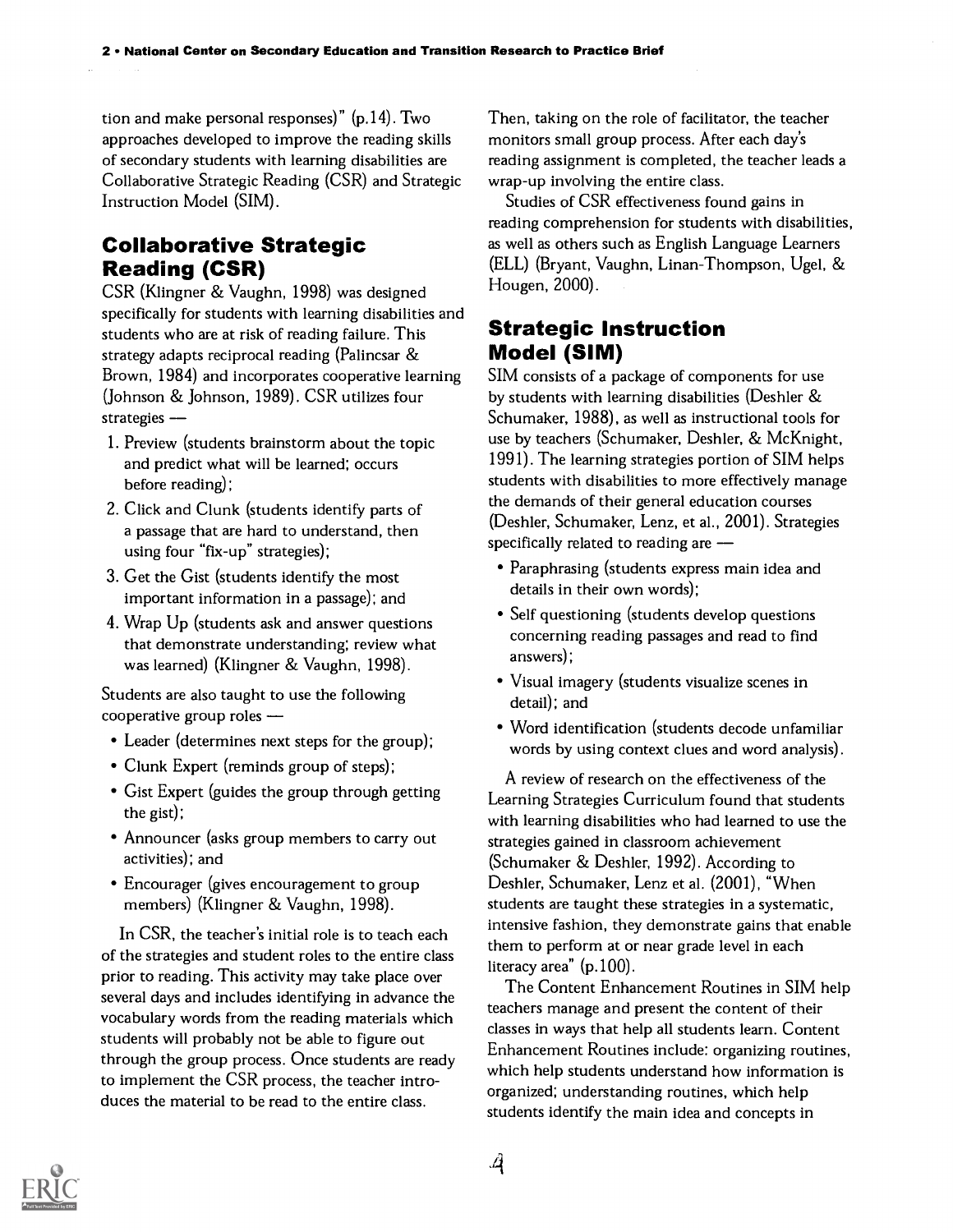reading material; recall routines, which help students remember key information; and application routines, which help students apply what has been learned (Deshler, Schumaker, Bulgren et al., 2001).

An example of an understanding routine that aids comprehension is the Concept Anchoring Routine (Deshler, Schumaker, Bulgren et al., 2001). This routine helps students connect what they already know to new information they are learning and involves the use of an instructional tool called the

Concept Anchoring Table (see below), which is a tool for teachers to use in displaying information. The table is constructed interactively in class during a teacher-facilitated discussion, and helps students understand new material by linking it to existing knowledge.

Research on the Content Enhancement Routines found that teachers' use of these instructional tools enhanced the achievement of students with learning disabilities (Lenz, Bulgren, & Hudson, 1990).

| Name_                                                                  |                                                                                      | Date                                                                                                   | Topic_                                                           |                                                                                       |
|------------------------------------------------------------------------|--------------------------------------------------------------------------------------|--------------------------------------------------------------------------------------------------------|------------------------------------------------------------------|---------------------------------------------------------------------------------------|
| <b>Anchors</b><br>1. Announce the<br><b>New Concept</b><br>2. Name the | 3. Known<br><b>Information</b><br>furnace<br>controls                                | 2. Known Concept<br>Temperature control<br>in modern buildings                                         |                                                                  | 1. New Concept<br>Temperature control<br>in warm-blooded<br>animals                   |
| Known Concept<br>3. Collect Known<br>Information                       | heated and cooled<br>air conditioner<br>thermostat<br>72 degrees<br>closed buidlings | 4. Characteristics<br>of the Known<br><b>Concept</b>                                                   | 5. Characteristics<br><b>Shared</b>                              | <b>6. Characteristics</b><br>of the New<br><b>Concept</b>                             |
| 4. Highlight<br><b>Characteristics</b><br>of the Known                 |                                                                                      | Temperature inside<br>stays the same<br>(72 degrees F)                                                 | Internal temperature<br>stays the same                           | Body temperature<br>must stay the same<br>$(98.6$ degrees $F)$                        |
| Concept<br>5. Observe<br><b>Characteristics</b>                        | supermarkets                                                                         | A thermostat can<br>tell if temperature<br>starts to change                                            | There is a way to tell<br>if the temperature<br>starts to change | Nervous and<br>endrocrine systems<br>can tell if temperature<br>starts to change      |
| of the Known<br>Concept<br>6. Reveal                                   |                                                                                      | When the temper-<br>ature changes,<br>the thermostat<br>sends signals                                  | When temperature<br>changes, a sensor<br>sends signals           | When temperature<br>changes, the nervous<br>and endrocrine<br>systems send signals    |
| <b>Characteristics</b><br>of the New<br>Concept                        |                                                                                      | The signals start<br>action in the furnace<br>or air conditioner                                       | The signals start<br>other systems                               | The signals start<br>action in circulatory<br>system or muscles                       |
| 7. State<br>Understanding<br>of the New<br>Concept                     |                                                                                      | The furnace or air<br>conditioner corrects $\mathcal{\nabla}$<br>building temperature<br>to 72 degrees | The systems correct<br>the temperature                           | The circulatory<br>system muscles<br>correct body<br>temperature to<br>98.6 degrees F |

#### Concept Anchoring Table

#### 7. State Understanding

An analogy can be drawn between the temperature control in modern buildings and in warm-blooded animals, because in both the internal temperature stays the same, and there is a way to tell if the temperature starts to change. if the temperature starts to change, each has a sensor to send signals and these signals start other systems that correct the internal temperature.

Note. From The concept anchoring routine (p.6) by J.A. Bulgren, J.B. Schumaker, and D.D. Deshler, 1994, Lawrence, KS: Edge Enterprises, Inc. Copyright 1994 by the authors. Reprinted with permission.

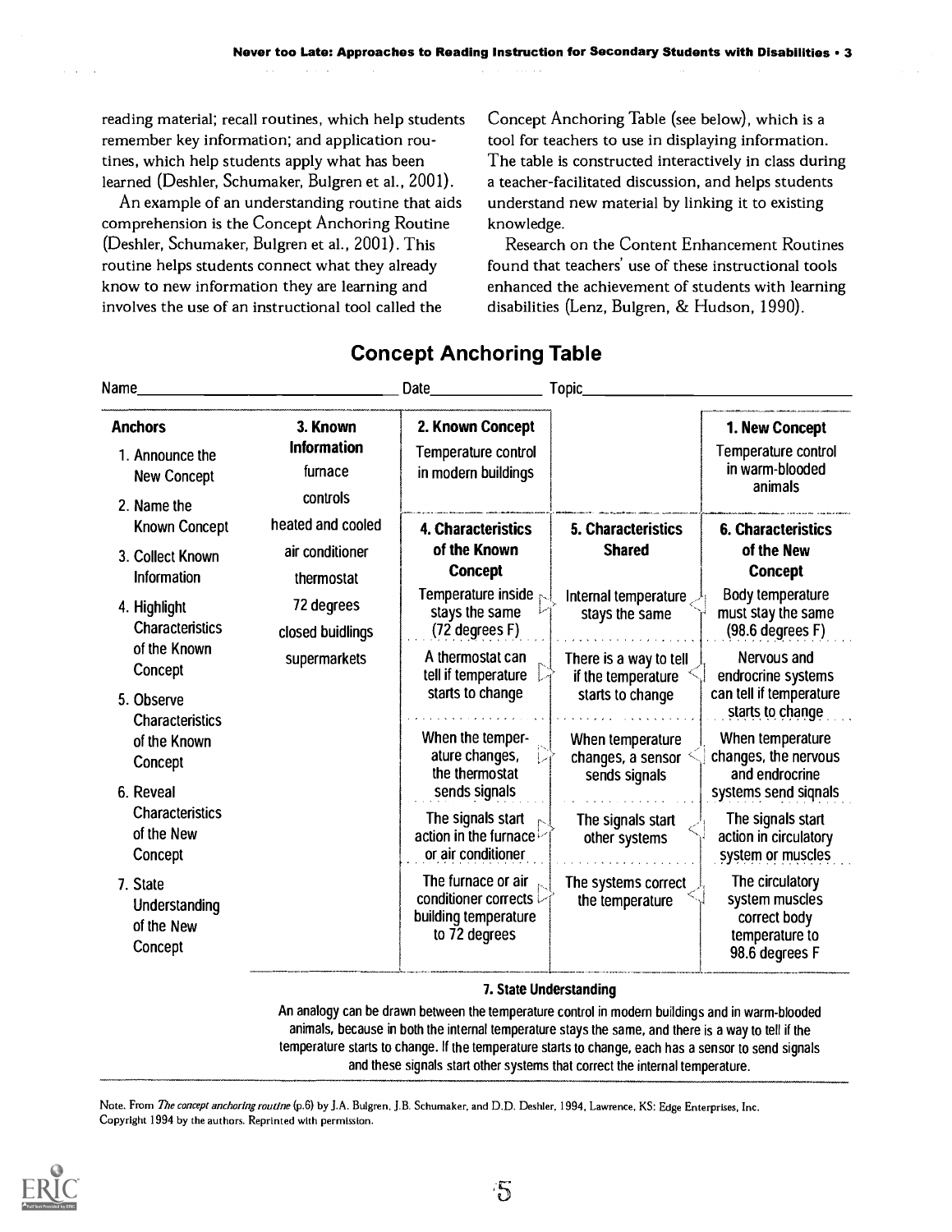Deshler, Schumaker, Lenz et al. (2001) also noted that the performance of most students with and

without learning disabilities improves when general education teachers use the Routines in academically diverse classrooms.

#### Other Approaches

CSR and SIM were the only two approaches identified by Peterson et al. (2000) as having been designed and developed specifically for students with disabilities. However, Peterson et al. also identified a number of research-based reading approaches designed for use with the general population of struggling secondary readers. They classified several approaches as being well-established or established, and, of these, the following were identified as effective with students with disabilities

- Fluency strategies: Fluent readers model oral reading for nonfluent readers; nonfluent readers repeat readings of text.
- Vocabulary strategies: Students or teachers select vocabulary words; students use words in sentences or create visual images to remember words.
- Study guide strategies: Teachers develop study guides that students use to help them identify and understand key concepts in content area reading.
- Literature-based approaches: Students read literature and then talk and write about what they've read.
- Reciprocal reading strategy: Students use four strategies to help them increase their ability to monitor and improve their own comprehension (Palincsar & Brown, 1984).
- Text mapping strategies: Students and teachers use strategies to identify key concepts and understand relationships between key concepts.
- Vocabulary and concept mapping: Students learn vocabulary words and concepts through graphic representation.
- Word analysis strategies: Students learn ways to decode unfamiliar multisyllabic words.

There is no one best way to help students with disabilities or struggling readers acquire necessary skills. Educators can use a variety of approaches to

provide meaningful and productive reading experiences for all students (Lyon, 1997; Learning Disabilities Association of America, 2001). In addition, Fisher, Schumaker, and Deshler (in press) state that in order to increase the achievement of students with learning disabilities to appropriate levels, both student-focused and teacher-focused interventions are needed.

#### Suggestions

- Select reading programs or strategies based on recent research that have been shown to be effective with students with disabilities and others at risk of reading failure (see references section of this Brief for additional information).
- Use local student achievement data during IEP meetings and in daily instructional planning to guide the selection and implementation of programs and strategies to be used.
- Provide professional development opportunities to assist teachers in implementing and maintaining new reading programs or strategies.
- Provide administrative support for secondary reading programs or strategies that are implemented.
- Use sound data gathering and analysis methods to determine whether the selected programs or strategies are increasing students' reading skills.

#### Conclusion

Full participation in the adult world requires the ability to read materials encountered in the home, community, and workplace. Increased emphasis on addressing the needs of struggling secondary readers can be expected to pay dividends in improved academic performance and future career success. Fortunately, there are a number of effective approaches available to help secondary students improve their reading skills. By selecting researchbased approaches, providing needed resources and support to teachers, and evaluating student outcomes, educators will ensure the success of their efforts to improve secondary students' reading skills.

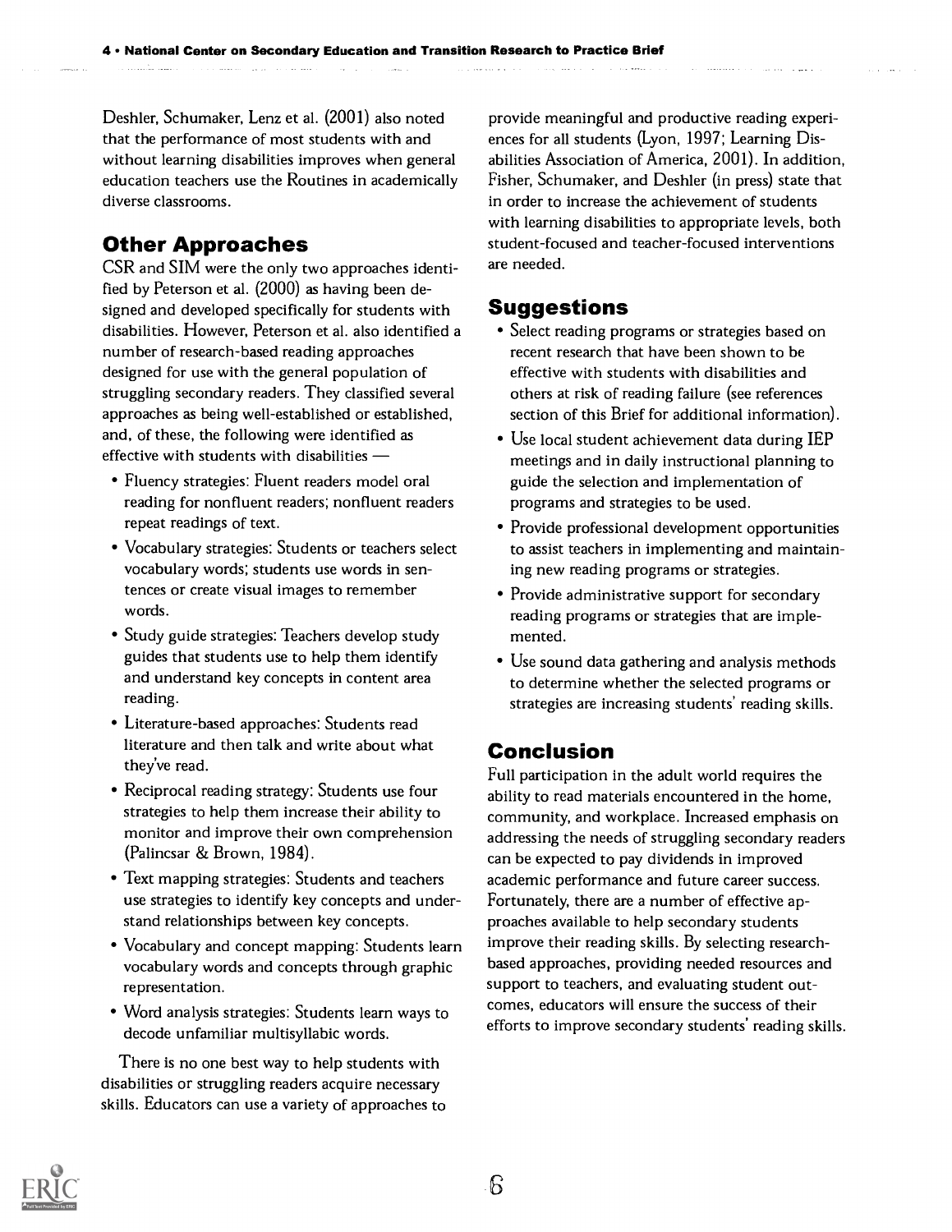#### References

- Bryant, D. P., Vaughn, S., Linan-Thompson, S., Ugel, N., & Hougen, M. (2000). Reading outcomes for students with and without reading disabilities in general education middle school content area classes. Learning Disabilities Quarterly, 23(4), 238-252.
- Bush, G.W. (2001). No child left behind. Retrieved January 8, 2000, from http://www.ed.gov/offices/OHA/pfie/whoweare/ nochild.html
- Deshler, D.D., & Schumaker, J.B. (1988). An instructional model for teaching students how to learn. In J.L. Graden, J.E. Zins, & M.J. Curtis (Eds.), Alternative educational delivery systems: Enhancing instructional options for all students (pp. 391-411). Washington, DC: NASP.
- Deshler, D., Schumaker, J., Bulgren, J., Lenz, K., Jantzen, J., Adams, G., Carnine, D., Grossen, B., Davis, B., & Marquis, J. (2001). Making learning easier: Connecting new knowledge to things students already know. Teaching Exceptional Children, 33(4), 82-85.
- Deshler, D.D., Schumaker, J.B., Lenz, B.K., Bulgren, J.A., Hock, M.E, Knight, J., & Ehren, B.J. (2001). Ensuring content-area learning by secondary students with learning disabilities. Learning Disabilities Research & Practice, 16(2), 96-108.
- Donahue, P. L., Voelkl, K. E., Campbell, J. R., & Mazzeo, J. (1999). The NAEP 1998 reading report card for the nation and the states. Washington, DC: U.S. Department of Education, Office of Educational Research and Improvement.
- Johnson, D.W., & Johnson, R.T. (1989). Cooperative learning: What special educators need to know. The Pointer, 33, 5-10.
- Fisher, J.B., Schumaker, J.B., & Deschler, D.D. (in press). Improving the reading comprehension of at-risk adolescents. In M. Pressley & C. Block (Eds.), Strategies for increasing reading comprehension. New York: Guilford.
- Klingner, J.K., & Vaughn, S. (1998). Using Collaborative Strategic Reading. Teaching Exceptional Children, 30(6), 32-37.
- Learning Disabilities Association of America (2001, April). Reading and learning disabilities: Position paper of the Learning Disabilities Association of America. Retrieved 12/ 20/01 from http://www.Idanatl.org/positions/reading.html
- Lenz, B. K., Bulgren, J. A., & Hudson, P. (1990). Content enhancement: A model for promoting the acquisition of content by individuals with learning disabilities. In T. E. Scruggs & B. L. Y. Wong (Eds.), *Intervention research in* learning disabilities (pp. 122-165). NY: Springer-Verlag.
- Lyon, G.R. (1997). Report on learning disabilities research. (Adapted from testimony by Dr. Reid Lyon before the Committee on Education and the Workforce in the U.S. House of Representatives on July 10, 1997). Retrieved January 2, 2002 from http://www.Idonline.org/ld indepth/reading/nih report.html
- Lyon, G.R. (1999). The NICHD research program in reading development, reading disorders and reading instruction. Retrieved November 20, 2001 from http://www.ld.org/Research/keys99 nichd.cfm
- Moore, D.W., Bean, T.W., Birdyshaw, D., & Rycik, J.A. (1999). Adolescent literacy: A position statement for the Commission on Adolescent Literacy of the International Reading Association. Journal of Adolescent & Adult Literacy, 43(1), 97-110.
- National Assessment Governing Board (undated). Achievement levels. Retrieved January 9, 2002 from http://nagb.org/about/achieve.html
- Palincsar, A.S., & Brown, A.L. (1984). Reciprocal teaching of comprehension-fostering and comprehension-monitoring activities. Cognition and Instruction 1(2), 117-175.
- Peterson, C.L., Caverly, D.C., Nicholson, S.A., O'Neal, S., & Cusenbary, S. (2000). Building reading proficiency at the secondary school level: A guide to resources. Austin, TX: Southwest Texas State University, Southwest Educational Development Laboratory. Retrieved December 20, 2001 from http://www.sedl.org/pubs/catalog/items/ read 16.html
- Schumaker, J.B., & Deshler, D.D. (1992). Validation of learning strategy interventions for students with learning disabilities: Results of a programmatic research effort. In B.Y.L. Wong (Ed.), Contemporary intervention research in learning disabilities: An international perspective (pp. 22-46). New York: Springer-Verlag.
- Schumaker, J.B., Deshler, D.D., & McKnight, P.C. (1991). Teaching routines for content areas at the secondary level. In G. Storer, M.R. Shinn, & H.M. Walker (Eds.), Interventions for achievement and behavior problems (pp. 473-494). Washington, DC: National Association of School Psychologists.

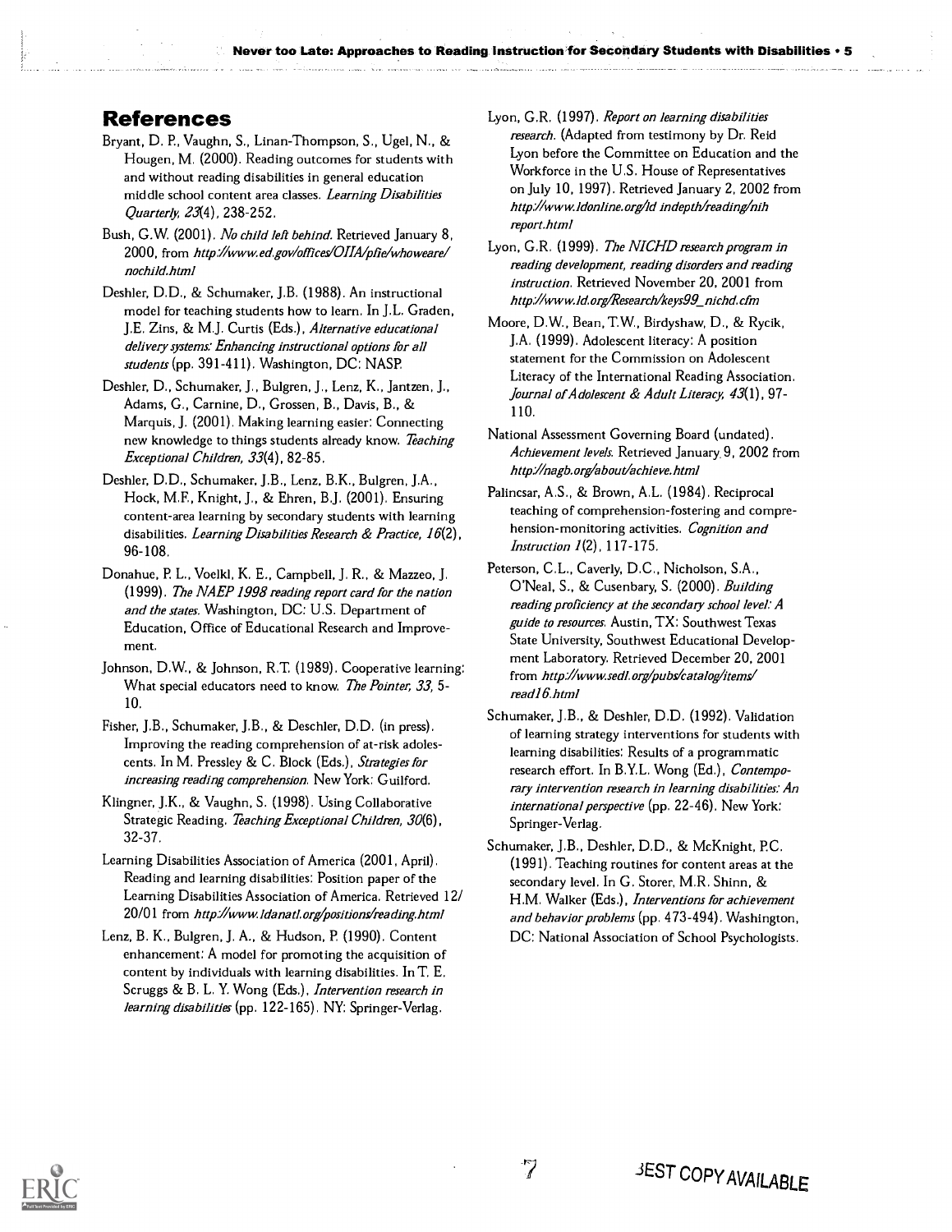#### Web Resources

#### University of Kansas Center on Research on Learning

#### http://www.ku-crlorg

Provides information about SIM including a brochure, Spotlight newsletters, resources, and Web sites for related topics and organizations.

#### Southwest Educational Development Laboratory, Reading Resources

http://www.sedl.org/pubs/reading16/7.html Includes resources on reading research and assessment, and a link to the document, "Building Reading Proficiency at the Secondary Level: A Guide to Resources."

#### Texas Center for Reading and Language Arts, University of Texas at Austin

http://readingserver.edb.utexas.edu/cgi-bin/start.cgi newindex.html

Provides information about the CSR. Focuses on professional development for educators, and research and evaluation on reading and language arts.

المواد المتحدة المواد المواد المواد المواد المواد المواد المواد المواد المواد المواد المواد المواد المواد المو



National Center on Secondary Education and Transition Institute on Community Integration (UAP) University of Minnesota 6 Pattee Hall, 150 Pillsbury Drive, SE Minneapolis, MN 55455

National Center on Secondary Education and Transition Institute on Community Integration (UAP), University of Minnesota, 6 Pattee Hall, 150 Pillsbury Dr. SE, Minneapolis, MN 55455

Tel: 612.624.2097; Fax: 612.624.9344; Web: http://ici.umn.edu/ncset; E-mail: ncset@icimail.coled.umn.edu

This report was supported in whole or in pan by the U.S. Department of Education, Office of Special Education Programs, (Cooperative Agreement No. H326J000005). The opinions expressed herein do not necessarily reflect the policy or position of the U.S. Department of Education, Office of Special Education Programs, and no official endorsement by the Department should be inferred.

The University of Minnesota is an equal opportunity educator and employer. This publication is available in alternate formats upon request. To request an alternate format or additional copies, contact NCSET at 612.624.2097.

U.S. Office of Special Education Programa

#### The College of Education. 8r. Humes Development UNIVERSITY OF MINNESOTA

Non-profit Org. U.S. Postage

PAID Mpls., MN Permit No. 155



ŧ.

 $\mathcal{R}$ 

المتعاطي والمتابعة

المستحد